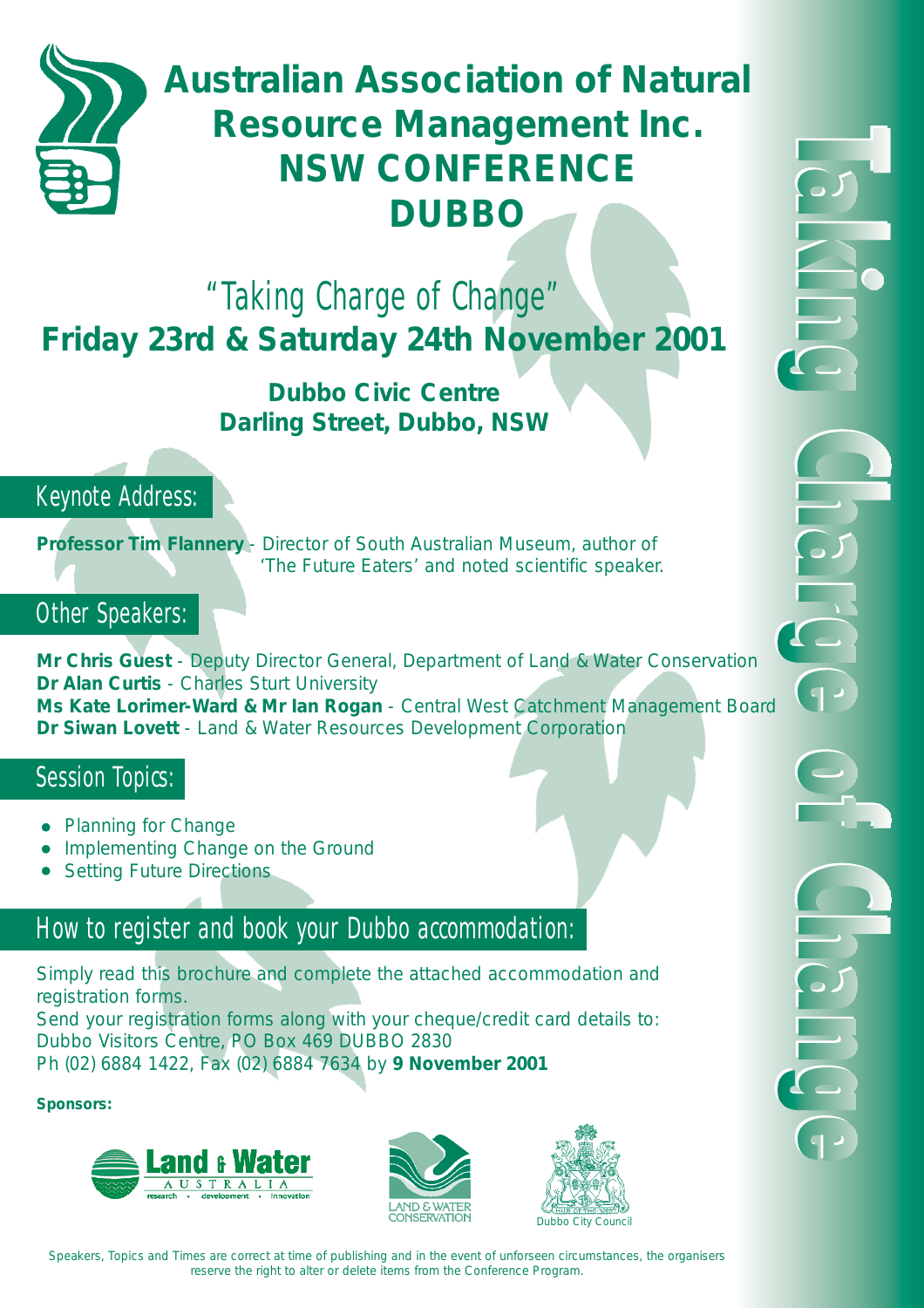# Conference Facts

The value plus all inclusive Conference Package includes all social functions listed on the registration form. Members \$150 Non Members \$200

Why not join the AANRM now and save \$50.00, contact the national office.

#### **Accessible Dubbo:**

| Road: Dubbo to Sydney | 414km | 4.5 hours |
|-----------------------|-------|-----------|
| Dubbo to Melbourne    | 856km | 8.5 hours |
| Dubbo to Brisbane     | 895km | 9 hours   |
| Dubbo to Canberra     | 415km | 4.5 hours |
| Dubbo to Newcastle    | 400km | 4.5 hours |

#### **Conference Venue**

The Dubbo Civic Centre in Darling Street opposite Victoria Park.

#### **Weather and Clothing**

November is warm, although there is a chance of a cool change occasionally. Bring a cardie or light jacket for the dinner (smart-casual).

#### **Registrations and Accommodation Bookings**

The Visitors Centre has secured a wide selection from the various styles and prices available in the City. Both AANRM Conference registrations and Accommodation bookings will be managed by the Dubbo Visitors Centre. If you are requiring any special requirements now or during your visit don't hesitate to ring the friendly staff on 02 6884 1422.

#### **Registration and Payment Due Date**

**Deadline: 9 November 2001 No registration details will be processed without accompanying payment and cancellation policy applies.**

#### **Partners Tours and Activities**

A fantastic program is available for 23rd November 2001. Pick up at the Civic Centre at 9.15am to enjoy a morning Western Plains Zoo tour. Lunch is on a River Cruise, with an afternoon tour of Dubbo. Back at 4.30pm at the Civic Centre. Booking details and payment is required in advance. Please indicate on the conference payment.

#### **Book signing by Tim Flannery**

Tim's books will be available for sale & signing on the 23rd November during the day. Books will be supplied by the Book Connection, Macquarie Street, Dubbo.

### **2001 AUSTRALIAN ASSOCIATION**

#### **Friday 23 November 2001**

| <b>TIME</b>               | <b>MEETINGS - PRESENTATIONS - ACTIV</b>                                              |
|---------------------------|--------------------------------------------------------------------------------------|
| 9.00 am                   | Registration - organised by the Dubbo To                                             |
| 10.00 am                  | Conference Opening - Welcome by Mr Al                                                |
| 10.10am                   | Welcome speech by Waradjuri                                                          |
| 10.15am<br>10.20am        | Welcome and housekeeping - Ken Roger                                                 |
|                           | Tim Flannery - Natural Resource Manage<br>powerful and widely acclaimed book 'The    |
|                           | treasure trove of goodies insteal of a frag                                          |
|                           | species like emu, kangaroo and crocodile                                             |
|                           | What sort of balance between man and $\epsilon$                                      |
| 11.20am                   | <b>Morning Tea</b>                                                                   |
| 11.45am                   | Chris Guest, Depty Director General Dep                                              |
|                           | taking us? Government policy and reform                                              |
|                           | should pay - cost sharing? Consultation                                              |
| 12.15pm                   | Kate Lorimer-Ward, Executive Office and                                              |
|                           | Government and community partnerships                                                |
| 12.45pm                   | Lunch                                                                                |
| 1.45pm                    | Ken Rogers, President AARNM NSW Bra                                                  |
|                           | 5 x Information sessions (30 minutes eac                                             |
| 2.00-2.30pm               | <b>CONCURRENT SESSION 1 - Planning for</b>                                           |
|                           | Pam Allen, Chairperson of the Parliament                                             |
|                           |                                                                                      |
| 2.30-3.00pm               | West 2000: A catalyst for Natural Resour                                             |
|                           | Western Division - Tim Ferraro, Executive                                            |
|                           |                                                                                      |
|                           |                                                                                      |
| 3.00-3.30pm               | Rural Communities - Taking Charge                                                    |
|                           | Case studies on effective community inve                                             |
|                           | expensive planning. Rei Beumer, Natural                                              |
|                           | of Land and Water Conservation; David N<br>Sturt University; David Walker, Lachlan C |
| 3.30-4.00pm               | The Native Vegetation Conservation Act a                                             |
|                           | Assessment Act: improving the links - Str                                            |
|                           | Planning officer, Department of Urban Aff                                            |
| 4.00-4.30pm               | Social Dimensions of Natural Resource M                                              |
|                           | Associate Director Johnson Centre for Re                                             |
|                           | Society, Charles Sturt University, Albury.                                           |
|                           |                                                                                      |
| 5.00pm                    | Summary of the day, AGM reminder and<br><b>AGM</b> for the Branch                    |
| 5.30pm                    |                                                                                      |
| Saturday 24 November 2001 |                                                                                      |
|                           |                                                                                      |
| <b>TIME</b>               | <b>MEETINGS - PRESENTATIONS - ACTIV</b>                                              |
| 9.00am                    | Dr Siwan Lovett, Land & Water Resource                                               |
|                           | Making science relevant and useful for pe                                            |
| 9.30am                    | Program.<br>Chair - Ken Rogers, President AARNM (N                                   |
|                           | . What part will society have? Dr Ian Curt                                           |
|                           | • Taking science into the real world. Siwa                                           |
| 10.30am                   | <b>Morning Tea</b>                                                                   |
|                           |                                                                                      |

12.10pm Report back and recomendations. 1.00pm Lunch and close - thanks to all.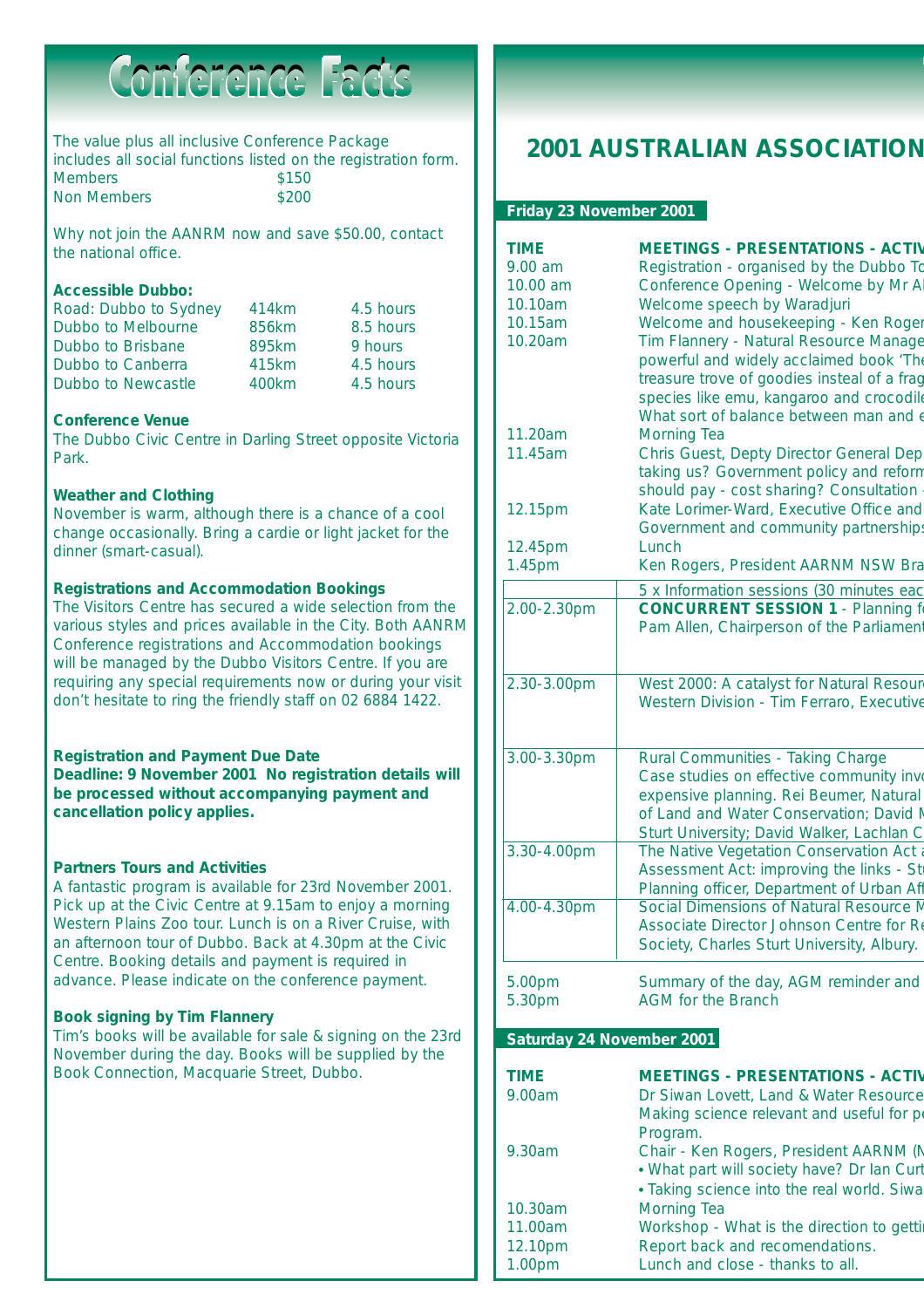# **Faking Charge of Change**

### **OF OF NATURAL RESOURCE MANAGEMENT INC. (NSW) CONFERENCE 23 & 24 NOVEMBER 2001**

**TIES**

urism Group an Smith

s, President AARNM NSW.

ment or Natural Resource Mismanagement? Dr Tim Flannery, Australian Museum and author of the controversial, Future Eaters'. His work reflects on the following "Europeans had no understanding of the land and treated it as a e environment" and "we need to initiate sustainable development and replace European style farming of native " What is the prognosis? Have we learnt carefor the land or have we learnt nothing?

vironment (natural resources) should we strive to achieve? What needs to change to achieve this?

rtment of Land and Water Conservation. Government natural resource management policy and reforms - where are they s. Government policy has not always led to desirable outcmes - how do we know they have it right this time? If it costs who how to get the best results?

an Rogan Chairman, Central West Catchment Management Board

- setting the directions for catchment change, what will these look like?

ch - Introduction to sessions

| change                                   | <b>CONCURRENT SESSION 2 - Implementing Change on the Ground.</b>         |  |
|------------------------------------------|--------------------------------------------------------------------------|--|
| <b>Iry Select Committee on Salinity.</b> | Landcare Community Based Coordination and Project Management             |  |
|                                          | to facilitate Landuse Change - Tom Gavel (CEO of Wellington/Dubbo        |  |
|                                          | Landcare Working Group, Landowner.)                                      |  |
| e Management and Change in the           | A Landscape genesis approach to effective 'Integrated Catchment          |  |
| Officer West 2000                        | Management': Ben Chifley Catchment, Bathurst. Dr Dhia Al Bakri,          |  |
|                                          | Senior Lecturer in Environmental Management, Faculty of Rural            |  |
|                                          | Management, The University of Sydney, Orange.                            |  |
|                                          | Biodiversity Trading - Lessons from California - Mark Sheahan, Regional  |  |
| vement and implementation of             | Vegetation Coordinator, Department of Land and Water Conservation,       |  |
| esource Planning Officer Department      | Albury.                                                                  |  |
| itchell, Associate Professor Charles     |                                                                          |  |
| mmunity Monitoring Program Coordinator.  |                                                                          |  |
| nd the Environmental Planning and        | The Curse of Precautionary Mania: A Cautionary Observation - Andrew      |  |
| art Little, Senior Environmental         | Brownlow, Project Manager, Terra Consulting, Orange.                     |  |
| irs and Planning.                        |                                                                          |  |
| anagement - Dr Alan Curtis,              | EMS in Agriculture - Is it a tool to tackle natural resource degradation |  |
| search in Natural Resources and          | issues in the Central West of New South Wales? Parmjit Singh,            |  |
|                                          | Environmental Management Systems Officer, NSW Agriculture, Orange.       |  |

ntroduction to Day 2.

#### **TIES**

Research Development Corporation - Moving from the "R" to the "D": Translating Science into Practice. ople working on the ground and in the river is a primary aim of L&W Australia's National Riparian Lands R&D

SW Branch) - 4 x 10 minute each **Setting the Scene - Where we will be in 2020? How did we get there?** • The role of government - plans, policies and the commitment to implemenation Chris Guest.

Lovett • Will the Government and Community Partnership be strong enough? Kate Lorimer-Ward and Ian Rogan

g to the 2020 scenario?